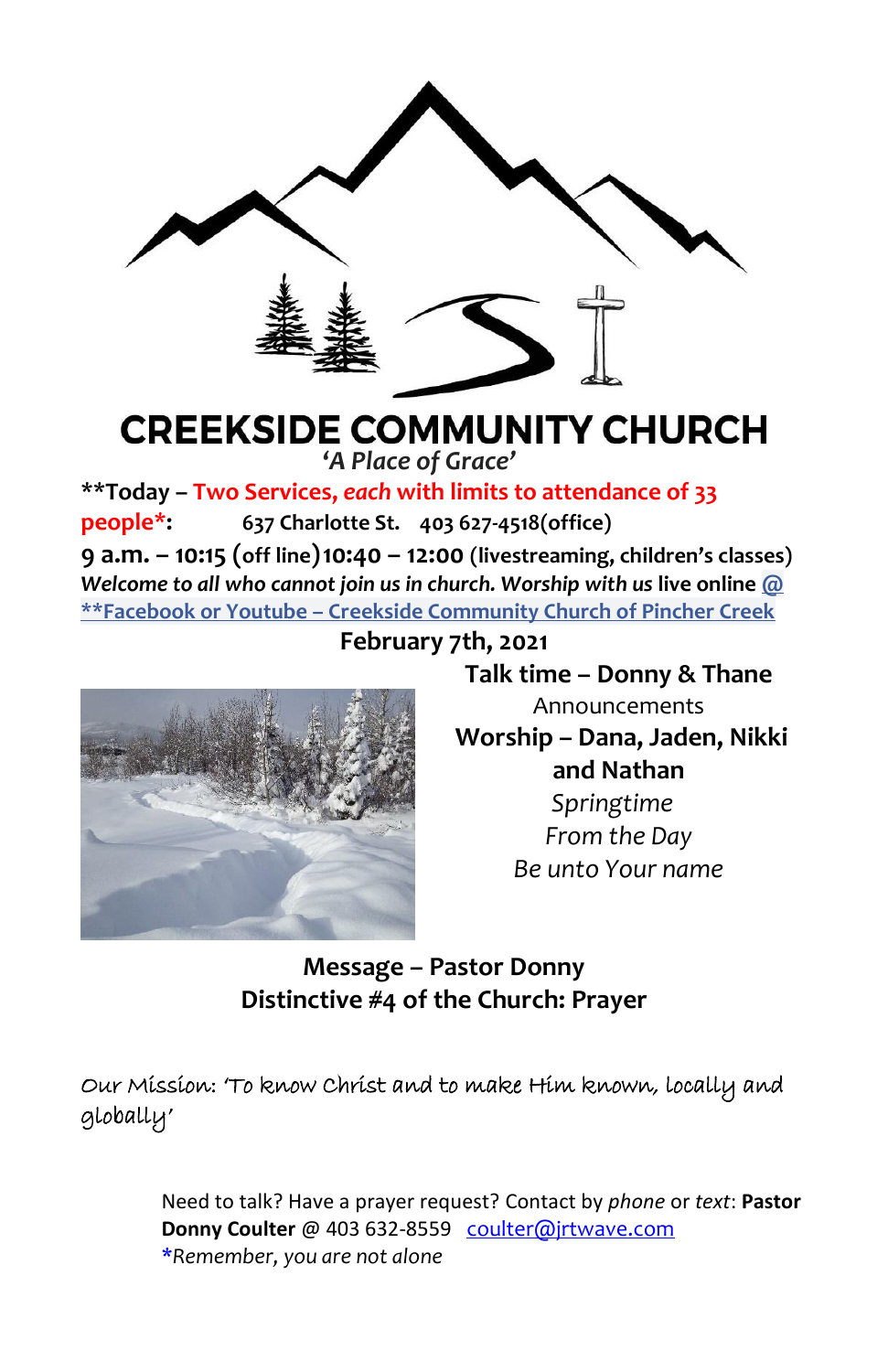*If you have other needs, communicate with Joy Hurlburt, our Deacon of Congregational Care or Thane Hurlburt, Council Chair – 403 330-5399*, **email at [joy@hurlburtrock.com](mailto:joy@hurlburtrock.com)**

*Church programming is affected by Covid 19 restrictions from Alberta Health. Please note*: *As of this week, Lockdown orders will continue until further notice. Restrictions on Places of Worship – maximum 33 people physically in*  our building at any time. Masks to be worn at all times - do not put our on*site services in jeopardy.* Please follow the entry (main doors) and exit (north doors) paths when attending church. And if you hope to continue meeting  $\triangleright$  maintain 'social distancing' – your best defense

➢ Sorry, no handshakes, hugs or congregational singing unmasked ➢ *At all times, care for the other person as much as you care for yourself*

# ➢ *This Week*

#### \***Sunday School - Today! for children ages 3-5 and 6-9** *during the 2 nd Service*

\*Nursery –CE wing, open for parents to use \* **Adult** *Bible studies – Tues afternoon 1:30 pm Linda Friesen leading Wed night @the church, Brian Friesen leading Thurs night @ the church, Randy Boldt leading*

\*'**Holy Rollers' Youth** *–* every **Friday** night 7pm @ the church \***Regular, benevolent donations** in the Offering boxes on back table, or **mail to Creekside Community Church Box 757,** Pincher Creek T0K 2J0. To find out about **auto-debit** or **e-transfer** - [ccctreasurer20@gmail.com](mailto:ccctreasurer20@gmail.com)

➢ *Annual General Meeting Tuesday, Feb 24, 7 pm*

# **Prayer and Praise:**



- **Please pray for our church family** those who are ill, isolated in facilities or their own homes, and for our youth who are socially isolated
- **Pray for Helen Blackburn** in her mission work in Tarija, Bolivia
- **Pray for our pastor, Church Board (elders and deacons**) as they prepare for CCC's AGM and the vision for our church forward in 2021
- **Pray for the Coulters and the Directors of Camp Nookowai** as they plan for the summer

Pray for all the kids who would love to experience God in the outdoors around a Camp fire, but who face another summer of lockdown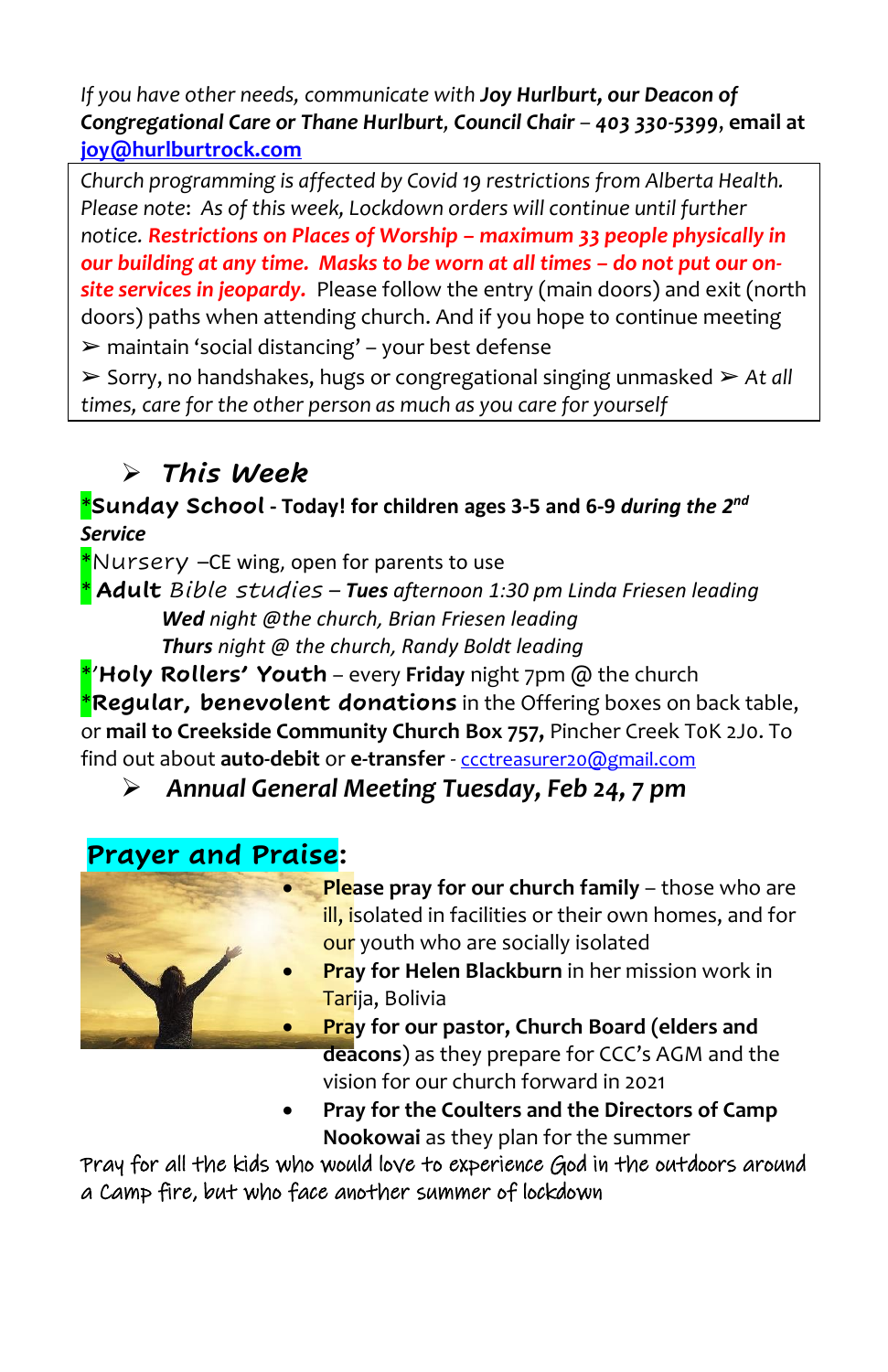- ➢ **Link with us** @<https://www.cccpincher.com/> and <https://www.facebook.com/Creekside-Community-Church-of-Pincher-Creek> On our web page you will find:
- 1. *video of the current & past Sunday message(s)* click on Bulletins/Sermons link on opening page of website, or **Face Book** or **YouTube @ Creekside Community Church Pincher** (must state **'Pincher'**)
- 2. *links* to our Western Canada (CBWC) and Canadian network of churches (CBM), Mill Creek Camp, Camp Nookowai

**Canadian Baptists of Western Canada [\(http://cbwc.ca\)](http://cbwc.ca/)** Pray for Mill Creek Board (including Sherry Akitt, Secretary and George Reynolds, member) and Camp Director Steffi Reynolds as they make plans for this summer

Dennis Stone, Area Minister for CBWC reports in the February online Mountain Standard Time Newsletter at the above website, about staying connected with pastors of churches, including CCC

**http://CBMin.org**/Prayerline *Strategic Associates offer prayers that reflect the realities of the countries where they serve, our spiritual and physical connection to them through Canadian Baptist Ministries, and the needs they are placing at God's feet. If you are interested in missions ministry including through prayer, see the above web page(s)*

#### **Faith Today Magazine produced by the Evangelical Fellowship of Canada [www.faithtoday.ca/January/February](http://www.faithtoday.ca/January/February) 2021 pp18-19** reports on **EFC's efforts re:**

- *1. MAID – Federal Bill C-7*, seeking to preserve current legal safeguards to protect vulnerable Canadians (those whose death is not "reasonably foreseeable" including people with disabilities or chronic illnesses
- *2. Conversion Therapy - Federal Bill C-6,* calling for changes to the overly broad definition in the legislation, warning it could limit freedom of expression and criminalize religious instruction on sexuality
- *3. Parents' engagement in their role as primary disciple-makers of their children -* research conducted by The Canadian Evangelical Family Faith Formation Study which includes 17 EFC affiliate organizations. It will also examine the roles churches and ministry organizations might play *in supporting parents* as primary disciple makers of their children

*FT article 'Standing In a Long Line' – Fawnda Bullshields, from the Blood Reserve and now working for Squamish Child and Family services, p. 16 "I am Indigenous and I am Christian…I am the first generation in my family to not attend residential school…the major role played by the Church has fragmented the relationship between Indigenous people and the Church today…"*